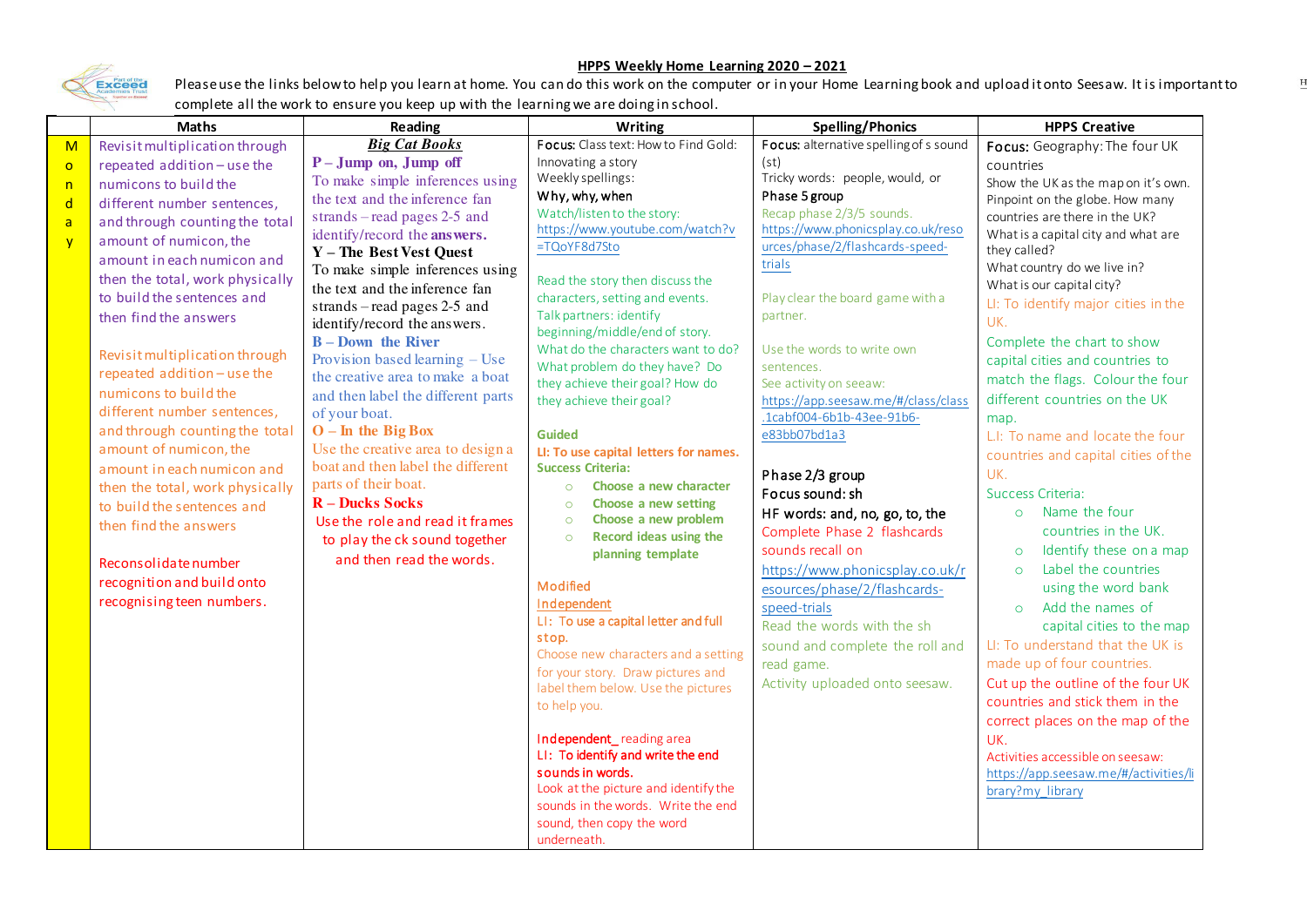|              | Revisit multiplication through  | <b>Big Cat Books</b>               | Focus: Class text: How to Find Gold:        | Focus: alternative spelling of z      | Focus: Geography: The four UK           |
|--------------|---------------------------------|------------------------------------|---------------------------------------------|---------------------------------------|-----------------------------------------|
| $\mathbf{u}$ | repeated addition - use the     | $P - Jump$ on, Jump off            | Innovating a story                          | sound (s)                             | countries                               |
| e            | numicons to build the           | To make simple inferences using    | Watch/listen to the story:                  |                                       |                                         |
| $\mathsf S$  | different number sentences,     | the text and the inference fan     | https://www.youtube.com/watch?v             | Phase 5 group                         | LI: To identify major cities in the UK. |
| $\mathsf{d}$ | and through counting the total  | strands – read pages $2-5$ and     | =TQoYF8d7Sto                                | Recap phase 2/3/5 sounds.             | Complete the chart to show capital      |
|              | amount of numicon, the          | identify/record the answers.       |                                             | https://www.phonicsplay.co.uk/reso    | cities and countries to match the       |
| a            |                                 | Y - The Best Vest Quest            | Independent Writingarea                     | urces/phase/2/flashcards-speed-       | flags. Colour the four different        |
| y            | amount in each numicon and      | To make simple inferences using    | LI: To check that my writing makes          | trials                                | countries on the UK map.                |
|              | then the total, work physically | the text and the inference fan     | sense.                                      |                                       |                                         |
|              | to build the sentences and      | strands – read pages $2-5$ and     |                                             | Complete activity to practise new     | <b>Reading Area</b>                     |
|              | then find the answers           | identify/record the answers.       | Discuss your characters and setting.        | words with se sound:                  | Read the information about famous       |
|              |                                 | <b>B</b> – Down the River          | Identify the main events in your            | Sound out the phonemes to blend       | London landmarks. Fill in the           |
|              | Revisit multiplication through  | Provision based learning – Use     | story. Discuss what the problem will        | the words: play cross the river game. | missing word and match the text to      |
|              | repeated addition - use the     | the creative area to make a boat   | be in the story and how it will be          |                                       | the picture.                            |
|              | numicons to build the           | and then label the different parts | solved.                                     | Use the words to write own            |                                         |
|              | different number sentences.     | of your boat.                      | Complete the story plan.<br><b>Modified</b> | sentences.                            | Modified                                |
|              | and through counting the total  | $O$ – In the Big Box               | Guided groups O/B                           | See activity on seeaw:                | LI: To name some cities in the UK.      |
|              | amount of numicon, the          | Use the creative area to design a  | Orally compose full sentences.              | https://app.seesaw.me/#/class/class   | Blue                                    |
|              | amount in each numicon and      | boat and then label the different  | Model writing a sentence on the             | .1cabf004-6b1b-43ee-91b6-             | Look at an Atlas and find a map of      |
|              | then the total, work physically | parts of their boat.               | board using a capital letter and full       | e83bb07bd1a3                          | England. Identify three different       |
|              | to build the sentences and      | <b>R</b> – Ducks Socks             | stop.                                       |                                       | cities on the map and record them.      |
|              |                                 | Use the role and read it frames    | Read the completed sentence                 | Phase 2/3 group<br>Focus sound: th    |                                         |
|              | then find the answers           | to play the ck sound together      | together as a group.                        | Watch the speedy flash cards first to | Orange<br><b>Creative Area</b>          |
|              |                                 | and then read the words.           | LI: To use capital letters and full         | review sounds                         | Colour in the flags to match the four   |
|              | Reconsolidate number            |                                    | stops.                                      | https://wordwall.net/resource/9360    | UK countries. Use the display poster    |
|              | recognition and build onto      |                                    | SC:                                         | 211/speedy-flashcards-phase-3         | as a guide.                             |
|              | recognising teen numbers.       |                                    | Discuss your characters<br>$\circ$          |                                       |                                         |
|              |                                 |                                    | and setting                                 | Sort the real and nonsense words.     | Red                                     |
|              |                                 |                                    | I dentify the main events in<br>$\circ$     |                                       | L.I: To name and locate the four        |
|              |                                 |                                    | your story                                  | Complete reading and spelling         | countries and capital cities of the UK  |
|              |                                 |                                    | Complete the story plan<br>$\circ$          | activity on Purple Mash.              | Success Criteria:                       |
|              |                                 |                                    |                                             | https://www.purplemash.com/           | Name the four countries in<br>$\bullet$ |
|              |                                 |                                    | Independent                                 | #tab/pm-                              | the UK.                                 |
|              |                                 |                                    | LI: To write the initial and end sound      |                                       | Identify these on a map                 |
|              |                                 |                                    | in words.                                   | home/literacy/phonics/phonic          | Cut and stick the names of              |
|              |                                 |                                    | Use the different pictures of story         | s_phase_3/phonics_phase_3_            | the countries and capital               |
|              |                                 |                                    |                                             | cloze                                 | cities on to the UK map                 |
|              |                                 |                                    | characters to create your own<br>character. |                                       |                                         |
|              |                                 |                                    | Label the picture.                          |                                       |                                         |
|              |                                 |                                    | Activities accessible on seesaw:            |                                       |                                         |
|              |                                 |                                    | https://app.seesaw.me/#/activities/li       |                                       |                                         |
|              |                                 |                                    | brary?my_library                            |                                       |                                         |
|              |                                 |                                    |                                             |                                       |                                         |
|              |                                 |                                    |                                             |                                       |                                         |
|              |                                 |                                    |                                             |                                       |                                         |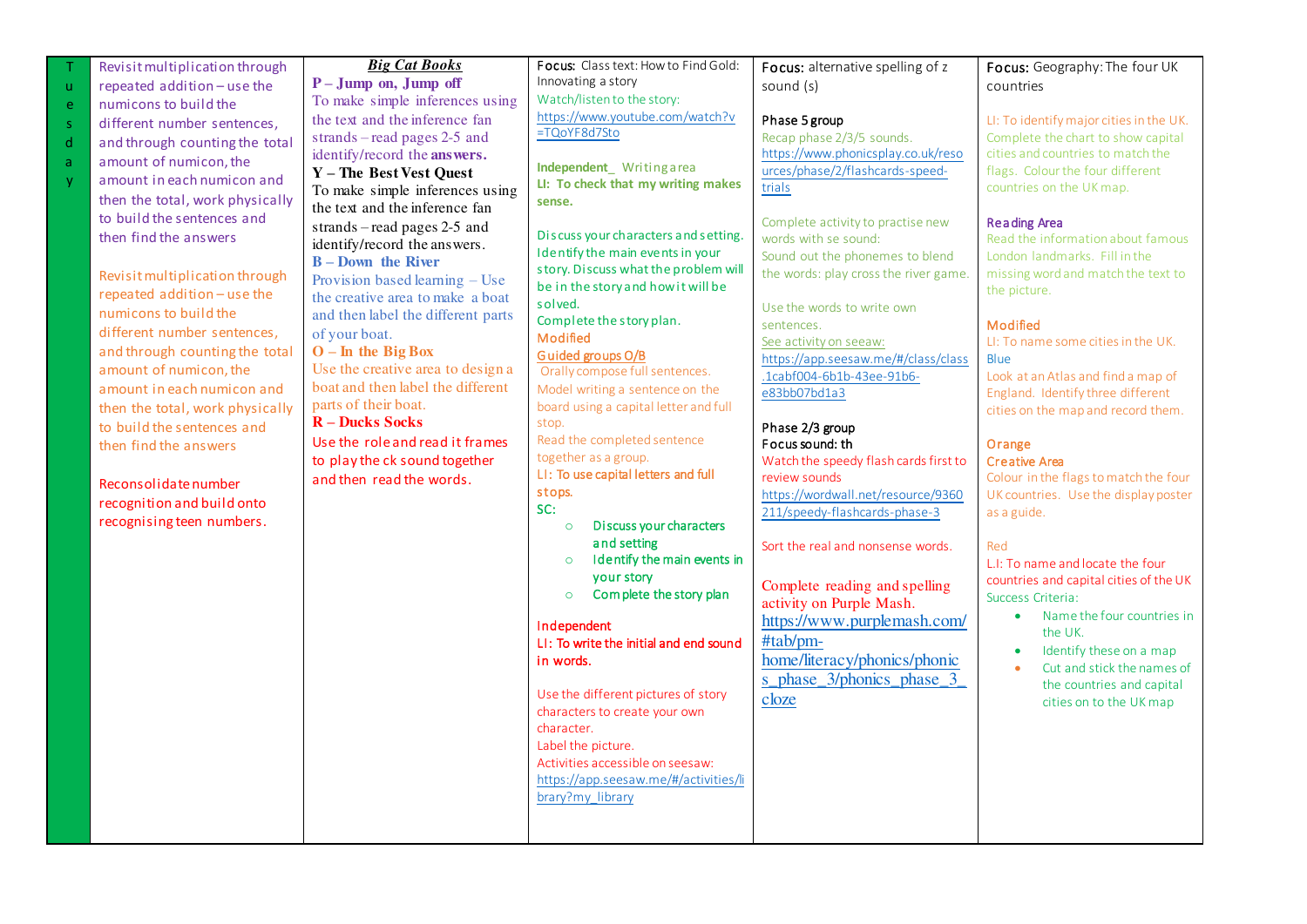| Ŵ<br>ė                  | Revisit multiplication through<br>repeated addition-building                                                                                                                                                                                                                              | <b>Big Cat Books</b><br>$P - Jump$ on, Jump off                                                                                                                                                                                                                                                                                                                  | Focus: Class text: How to Find Gold:<br>Innovating a story                                                                                                                                                                                                                                                                | Focus: alternative spelling of 'u'<br>sound (o)                                                                                                                                                                                                                           | Focus: Geography: The four UK<br>countries                                                                                                                                                                                                                                                            |
|-------------------------|-------------------------------------------------------------------------------------------------------------------------------------------------------------------------------------------------------------------------------------------------------------------------------------------|------------------------------------------------------------------------------------------------------------------------------------------------------------------------------------------------------------------------------------------------------------------------------------------------------------------------------------------------------------------|---------------------------------------------------------------------------------------------------------------------------------------------------------------------------------------------------------------------------------------------------------------------------------------------------------------------------|---------------------------------------------------------------------------------------------------------------------------------------------------------------------------------------------------------------------------------------------------------------------------|-------------------------------------------------------------------------------------------------------------------------------------------------------------------------------------------------------------------------------------------------------------------------------------------------------|
| d                       | on from the day before, this                                                                                                                                                                                                                                                              | To make simple inferences using                                                                                                                                                                                                                                                                                                                                  | Watch/listen to the story:                                                                                                                                                                                                                                                                                                |                                                                                                                                                                                                                                                                           |                                                                                                                                                                                                                                                                                                       |
| 'n<br>ė<br>s.<br>d<br>ă | time use the resources to<br>support and understanding of<br>abstract views of repeated<br>numbers. Review numicon<br>adding as repeated addition.<br>Focus is to to write a formal<br>multiplication sentence.<br>Revisit multiplication through<br>repeated addition-building           | the text and the inference fan<br>strands – read pages $2-5$ and<br>identify/record the answers.<br>Y - The Best Vest Quest<br>To make simple inferences using<br>the text and the inference fan<br>strands – read pages $2-5$ and<br>identify/record the answers.<br>$B - Down$ the River<br>Provision based learning - Use<br>the creative area to make a boat | https://www.youtube.com/watch?v<br>=TQoYF8d7Sto<br>Independent-Reading area<br>LI: To use full stops, question marks<br>and exclamation marks correctly.<br>Read the words and order them to<br>make a sentence. Write the<br>sentence and add a full stop,<br>question mark or exclamation mark                          | Phase 5 group<br>Recap phase 2/3/5 sounds.<br>https://www.phonicsplay.co.uk/reso<br>urces/phase/2/flashcards-speed-<br>trials<br>Read the words with the o sound<br>then play the dice game.<br>Use the words in own sentences and<br>check that the correct spelling has | Yellow<br><b>Reading Area</b><br>LI: To identify cities in the UK.<br>Read the information about<br>famous London landmarks. Fill<br>in the missing word and match<br>the text to the picture.<br>Purple<br>Read the information cards and                                                            |
|                         | on from the day before, this                                                                                                                                                                                                                                                              | and then label the different parts                                                                                                                                                                                                                                                                                                                               | to complete it.                                                                                                                                                                                                                                                                                                           | been used.                                                                                                                                                                                                                                                                | create a fact file about England.                                                                                                                                                                                                                                                                     |
|                         | time use the resources to<br>support and understanding of<br>abstract views of repeated<br>numbers. Using numicons as a<br>method to write sentences<br>which are formal. Focus is to<br>write a formal multiplication<br>sentence.<br>Reconsolidate number<br>recognition and build onto | of your boat.<br>$O$ – In the Big Box<br>Use the creative area to design a<br>boat and then label the different<br>parts of their boat.<br><b>R</b> – Ducks Socks<br>Use the role and read it frames<br>to play the ck sound together<br>and then read the words.                                                                                                | Modified : Independent<br>Blue - Reading area<br>LI: To construct sentences that<br>makes sense.<br>Read the words and order them into<br>a sentence. Stick the words in order<br>and read the sentence to check it<br>make sense. Write the sentence<br>underneath                                                       | Phase 2/3 group<br>Focus sound: ch<br>Complete Phase 2 flashcards<br>sounds recall on<br>https://www.phonicsplay.co.uk/r<br>esources/phase/2/flashcards-<br>speed-trials<br>Match the words to the pictures.                                                              | Modified : Independent<br>Construction area<br>Orange<br>Look at the pictures pf famous<br>London landmarks Choose one to<br>build using construction resources.<br>Identify where the land mark is on a<br>map of London.<br>Blue - writing area<br>LI: To identify cities in the UK.                |
|                         | recognising teen numbers -<br>read the number and then<br>match it to the correct amount<br>shown - may use resources to<br>supportlearning.                                                                                                                                              |                                                                                                                                                                                                                                                                                                                                                                  | Guided<br>LI: To use the end sound in words.<br>Success Criteria:<br>Sound out and blend to<br>$\circ$<br>read the word<br>Order the words for the<br>$\circ$<br>caption to make sense<br>Stick the words in the<br>$\circ$<br>correct order<br>Activities accessible on seesaw:<br>https://app.seesaw.me/#/activities/li | Sort the real and nonsense<br>words:<br>Uploaded onto seesaw                                                                                                                                                                                                              | Highlight London on the map and<br>record two facts about the city.<br>Red-creative area<br>Independent<br>Look at a London Landmark and<br>discuss what it is. Choose one land<br>mark to paint a picture of and label.<br>Activities accessible on seesaw:<br>https://app.seesaw.me/#/activities/li |
|                         |                                                                                                                                                                                                                                                                                           |                                                                                                                                                                                                                                                                                                                                                                  | brary?my library                                                                                                                                                                                                                                                                                                          |                                                                                                                                                                                                                                                                           | brary?my library                                                                                                                                                                                                                                                                                      |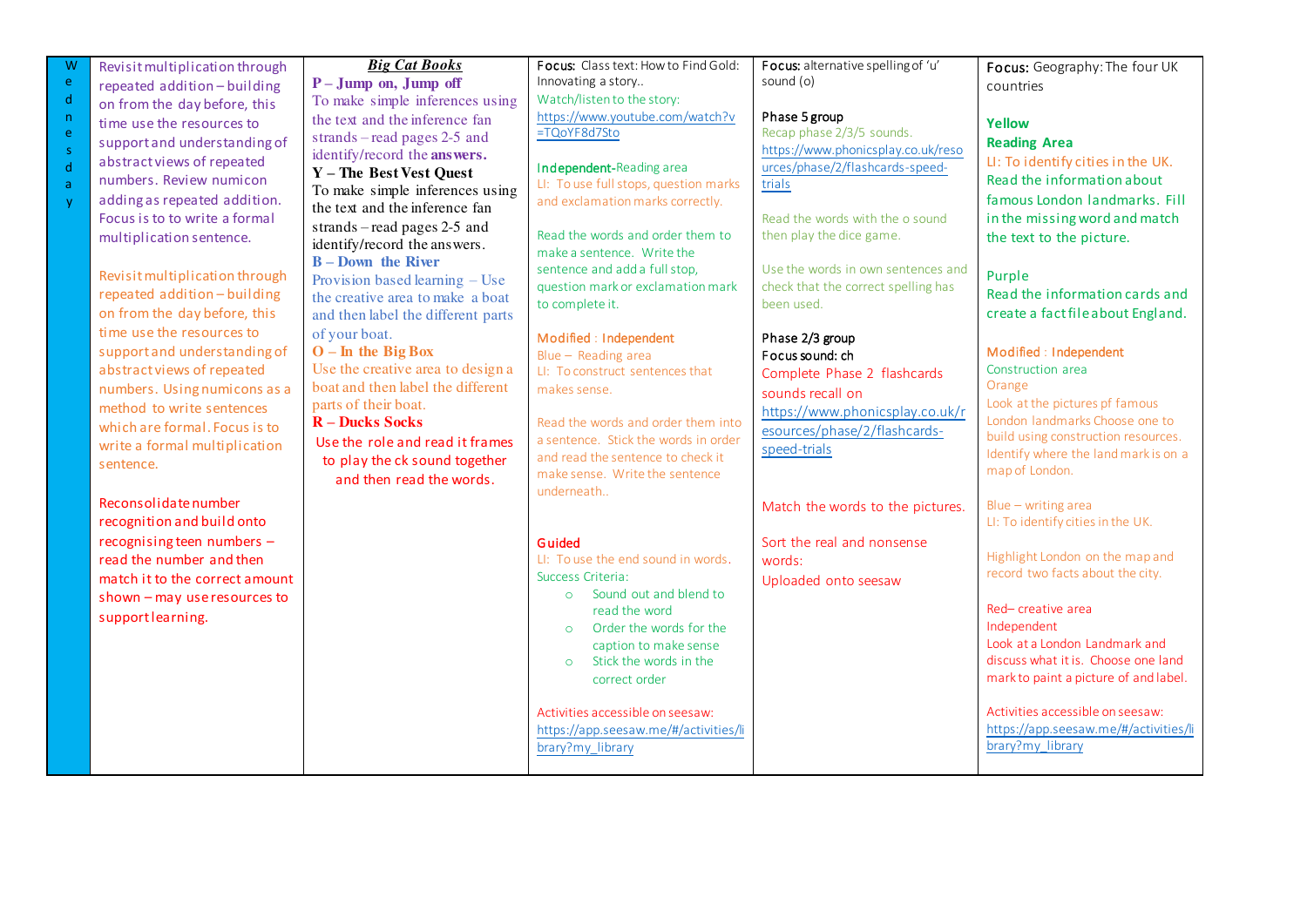|              | <b>Focus: Word Problems</b>    | <b>Big Cat Books</b>    | Focus: Tricky words                   | Focus: Alternative spelling of 'ear'                      |             |
|--------------|--------------------------------|-------------------------|---------------------------------------|-----------------------------------------------------------|-------------|
| h,           | Revisit multiplication through | P-Jump on, Jump off     |                                       | sound (ere)                                               | PPA-RE/PSHE |
| $\mathsf{u}$ | repeated addition-building     | Y - The Best Vest Quest | independent                           | Phase 5 group                                             |             |
| -r           | on from the day before, this   | $B$ – Down the River    | Read the tricky word and make it      |                                                           |             |
| <sub>S</sub> | time use the resources to      | $O - In$ the Big Box    | using magnetic letters. Spell the     | Recap phase 2/3/5 sounds.                                 |             |
| d            | support and understanding of   | <b>R</b> – Ducks Socks  | word and use it in a sentence.        | https://www.phonicsplay.co.uk/reso                        |             |
| a            | abstract views of repeated     |                         | Extend the sentence by using a        | urces/phase/2/flashcards-speed-                           |             |
|              | numbers. Review numicon        |                         | conjunction.                          | trials                                                    |             |
| <b>V</b>     |                                |                         |                                       |                                                           |             |
|              | adding as repeated addition.   |                         | Modified                              | Sound ort activity<br>Sort words with the 'ear' and 'ere' |             |
|              | Focus is to to write a formal  |                         | Writing area-independent              |                                                           |             |
|              | multiplication sentence.       |                         | Use a magnifying glass to find the    | sound                                                     |             |
|              |                                |                         | letters to make a tricky word in the  | Sort the words:                                           |             |
|              | <b>Focus: Word Problems</b>    |                         | picture. Write the letters, then work | https://wordwall.net/resource/4175                        |             |
|              | Revisit multiplication through |                         | out what the word could be. Spell     | 395/phonics/kn-gn-wr-mb-mn-gh-gu                          |             |
|              | repeated addition-building     |                         | the word correctly on the line.       |                                                           |             |
|              | on from the day before, this   |                         |                                       |                                                           |             |
|              | time use the resources to      |                         |                                       | Phase 2/3 group                                           |             |
|              | support and understanding of   |                         | Carpet area - independent             | Focus sound: ng                                           |             |
|              | abstract views of repeated     |                         | Make the Phase 2 tricky word using    | Complete Phase 2 flashcards sounds                        |             |
|              | numbers. Using numicons as a   |                         | playdough and magnetic letters.       | recall on                                                 |             |
|              | method to write sentences      |                         | Trace, then write the word.           | https://www.phonicsplay.co.uk/reso                        |             |
|              | which are formal. Focus is to  |                         | Activities accessible on seesaw:      | urces/phase/2/flashcards-speed-                           |             |
|              | write a formal multiplication  |                         | https://app.seesaw.me/#/activities/li | trials                                                    |             |
|              |                                |                         | brary?my_library                      | Read the words with the y sound                           |             |
|              | sentence.                      |                         |                                       | and complete the roll and read                            |             |
|              |                                |                         |                                       | game.                                                     |             |
|              | <b>Focus: matching amounts</b> |                         |                                       | Activity uploaded onto seesaw.                            |             |
|              | Reconsolidate number           |                         |                                       |                                                           |             |
|              | recognition and build onto     |                         |                                       |                                                           |             |
|              | recognising teen numbers -     |                         |                                       |                                                           |             |
|              | read the number and then       |                         |                                       |                                                           |             |
|              | match it to the correct amount |                         |                                       |                                                           |             |
|              | shown - may use resources to   |                         |                                       |                                                           |             |
|              | supportlearning.               |                         |                                       |                                                           |             |
| $\mathsf F$  |                                |                         | Focus: high frequency word work       | Focus: recap weekly sounds                                | DT          |
| -ri          |                                |                         |                                       | Phase 5 group                                             |             |
| $\mathsf{d}$ | <b>Off curriculum</b>          | <b>Off curriculum</b>   |                                       | Access the website below: Review of                       |             |
| a            | <b>Red Nose Day.</b>           | <b>Red Nose Day.</b>    | Read the words and use them in        | all sounds.<br>https://www.phonicsplay.co.uk/reso         |             |
|              |                                |                         | a sentence. Work with a partner       | urces/phase/5/flashcards-speed-trials                     |             |
|              |                                |                         | to check that the words have          |                                                           |             |
|              |                                |                         | been spelt correctly and the          | Practise using the words: their and                       |             |
|              |                                |                         | sentence makes sense. Use a           | going, in sentences.                                      |             |
|              |                                |                         | conjunction to extend the             |                                                           |             |
|              |                                |                         |                                       | Sort the words:                                           |             |